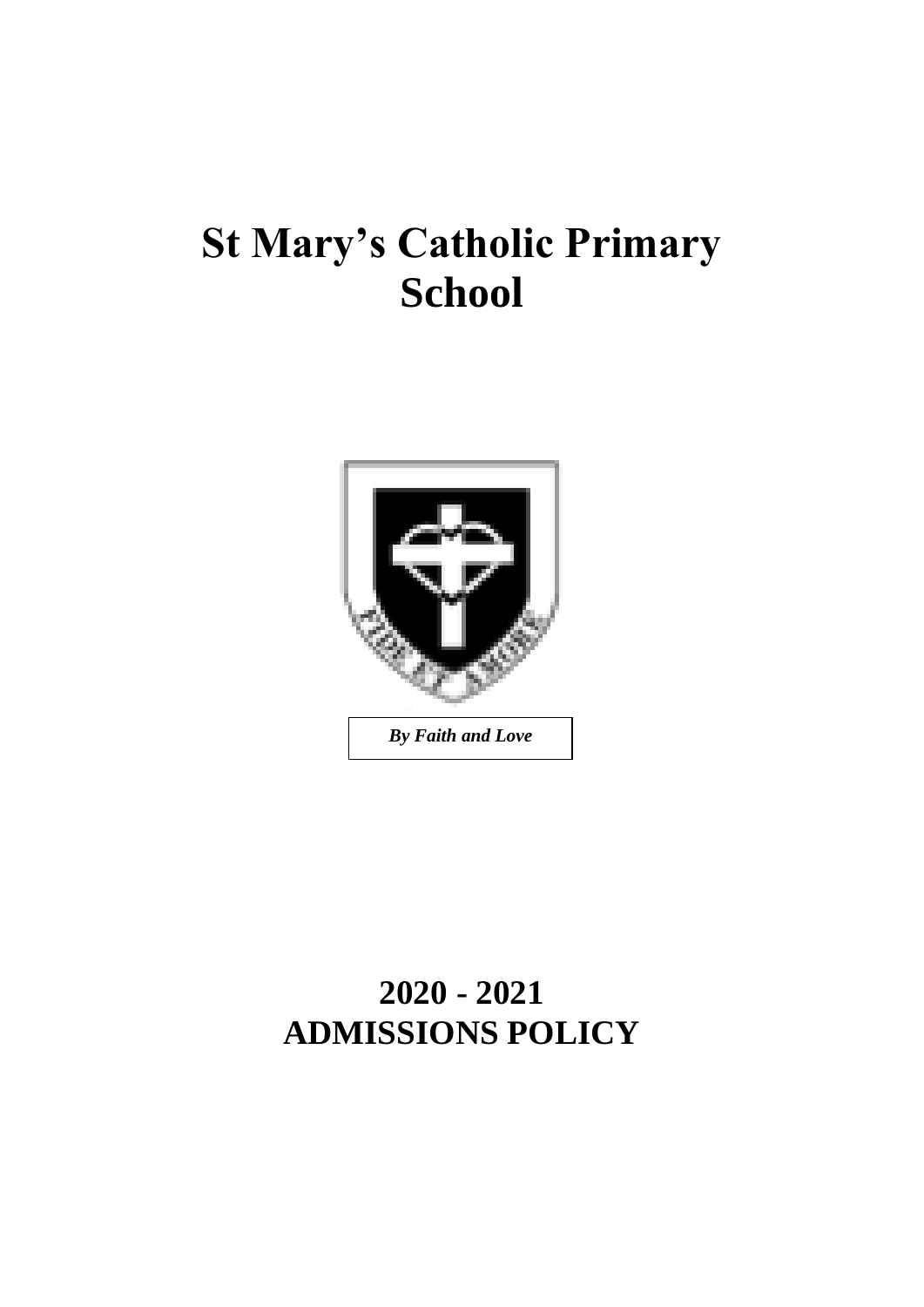St Mary's Catholic Primary School was founded by the Catholic Church to provide education for the children of Catholic families. The school is conducted by its Governing Body as part of the Catholic church in accordance with its trust deed and Instrument of Government and seeks at all times to be a witness to Jesus Christ. At a Catholic school, Catholic doctrine and practice permeate every aspect of the school's activity. It is essential that the Catholic character of the school's education be fully supported by all families in the school. All applicants are therefore expected to give their full, unreserved and positive support for the aims and ethos of the school.

The Published Admission Number (PAN) for the Upper Early Years (Reception class) at St Mary's Catholic Primary School is 30. The Governing Body has sole responsibility for admissions to this school and intends to admit 30 children in the school year which begins in September 2020. Applications for Reception are welcome from families whose child reaches his/her 4th birthday between 1st September 2019 and 31st August 2020.

Whenever there are more applications than places available, priority will always be given to Catholic applicants in accordance with the Trust Deed of the Diocese of Westminster. Applications will be ranked using the criteria listed below.

In this policy applicant refers to the person making an application on behalf of a child; candidate refers to the child on whose behalf the application is being made.

### **OVERSUBSCRIPTION CRITERIA**

Where there are more applications for places than the number of places available, places will be offered according to the following order of priority.

- 1. Baptised Catholic 'looked after' children and previously 'looked after' children, who have been adopted or made subject to child arrangements orders or special guardianship orders.
- 2. A baptised Catholic child of a Catholic teacher who has been employed at the school for at least two years at the time of application
- 3. Baptised Catholic children with a Certificate of Catholic Practice who have a sibling at the school at the time of admission.
- 4. Baptised Catholic children with a Certificate of Catholic Practice who are resident in the parish of Our Lady of Lourdes and St Michael.
- 5. Other baptised Catholic children.
- 6. Other 'looked after' children and previously 'looked after' children who have been adopted or made subject to child arrangements orders or special guardianship orders.
- 7. A child of a teacher who has been employed at the school for at least two years at the time of application
- 8. Christians of other denominations with a certificate of baptism or a letter from a minister of religion confirming membership of the faith community.
- 9. Children of other faiths whose application is supported by a letter from a religious leader confirming membership of the faith community.
- 10. Other applicants.

#### **EXCEPTIONAL NEED**

The Governing Body will give top priority, after the appropriate category of lookedafter children, to an application where compelling evidence is provided at the time of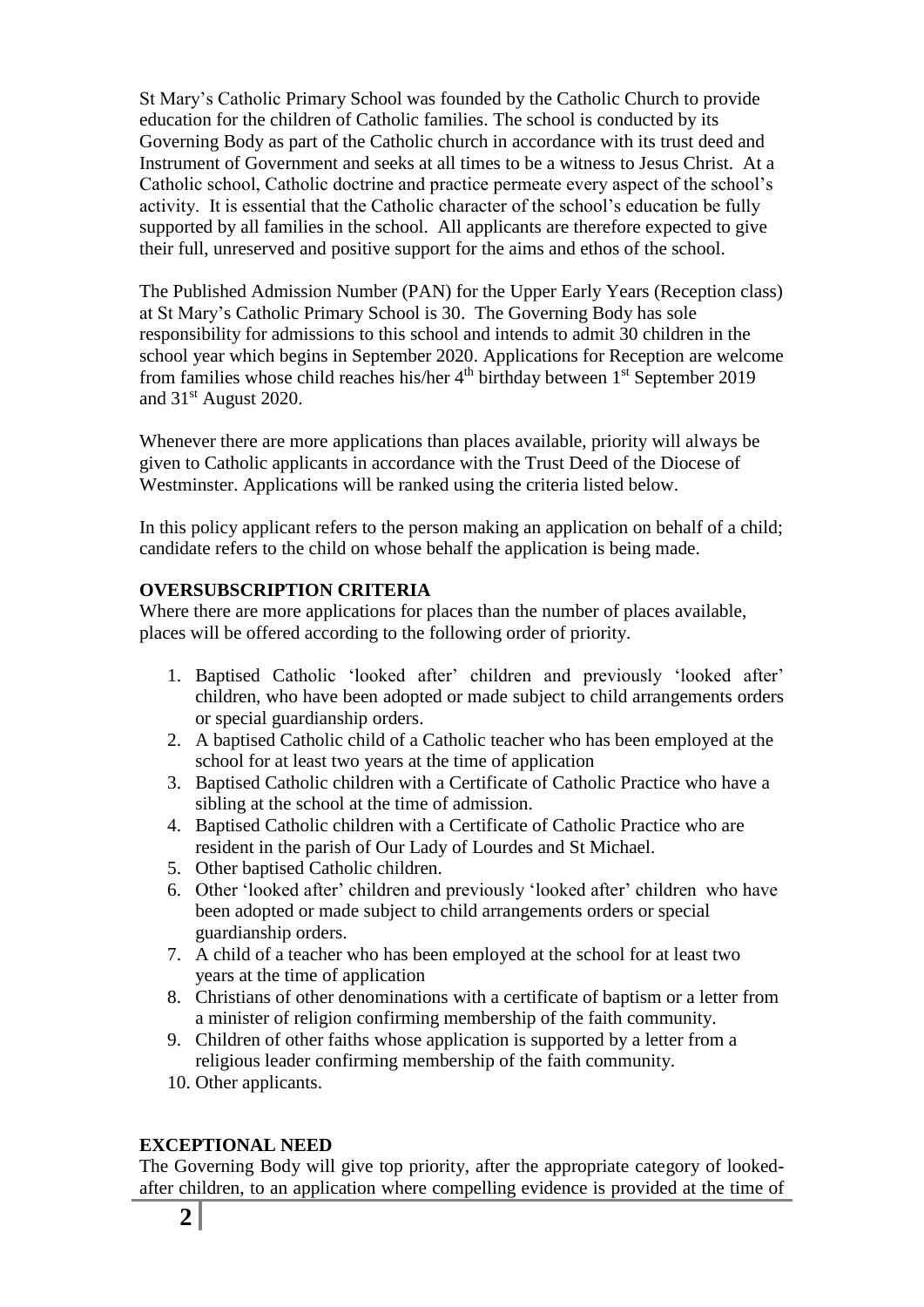application, from an appropriate professional such as a doctor, priest or social worker, of an exceptional social, medical, pastoral or other need of the child, which can only be met at this school.

#### **MULTIPLE APPLICATIONS**

The governing body will admit twins and all siblings from multiple births where one of the children is the last ranked within the school's PAN.

#### **APPLICATIONS IN PREVIOUS YEARS**

For the past six years the governing body has been unable to offer places to any applicants beyond oversubscription criterion 4. Whilst the school welcomes applications from all categories, it is usually oversubscribed by Catholic candidates.

# **TIE BREAK**

Where the offer of places to all the applicants in any of the sub-categories listed above would still lead to oversubscription, the places up to the admission number will be offered to those living nearest to the school as measured in a straight line from the school grounds to the applicants home or moorings address (including flats). If two or more applications are received from the same block of flats, the applicant with the lower door number will be classed as nearest and offered a place because they are likely to be closer to the ground floor and, therefore, the school. In the event of distances being the same for two or more children where this would determine the last place to be allocated, random allocation will be carried out by the local authority's computerised allocation system. All offers are subject to proof of address (or moorings bill) shown at the time of offer. Distances will be measured from the centre of the school from a point set on the ordnance survey map (505060.4 183873.09 AV) using the local authority's computerised measuring system.

#### **FAIR ACCESS**

The school is committed to taking its fair share of children who are vulnerable and/or hard to place, as set out in locally agreed protocols. Accordingly, outside the normal admissions round, the Governing Body is empowered to give absolute priority to a child where admission is requested under any local protocol that has been agreed by both the local authority and the Governing Body for the current school year. The Governing Body has this power even when admitting the child would mean exceeding the published admission number.

#### **APPLICATION PROCEDURE for 2020 – 2021**

To apply for a place at this school in the normal admission round, you must complete an online application form from your local authority (paper forms are also available complete the School's Supplementary Information Form (SIF). Whilst this is not compulsory, the information on the SIF enables the Governing Body to assess your application fully against the School's criteria in the event of oversubscription. Please return the SIF (in person or by post) to the school, together with all other relevant paperwork required for your application. If you do not complete both of the forms described above and return them by 15th January 2020, the Governing Body will be obliged to consider your application using only the documents available. If you don't return the SIF on time your child may receive a lower ranking because of this and not be offered a place.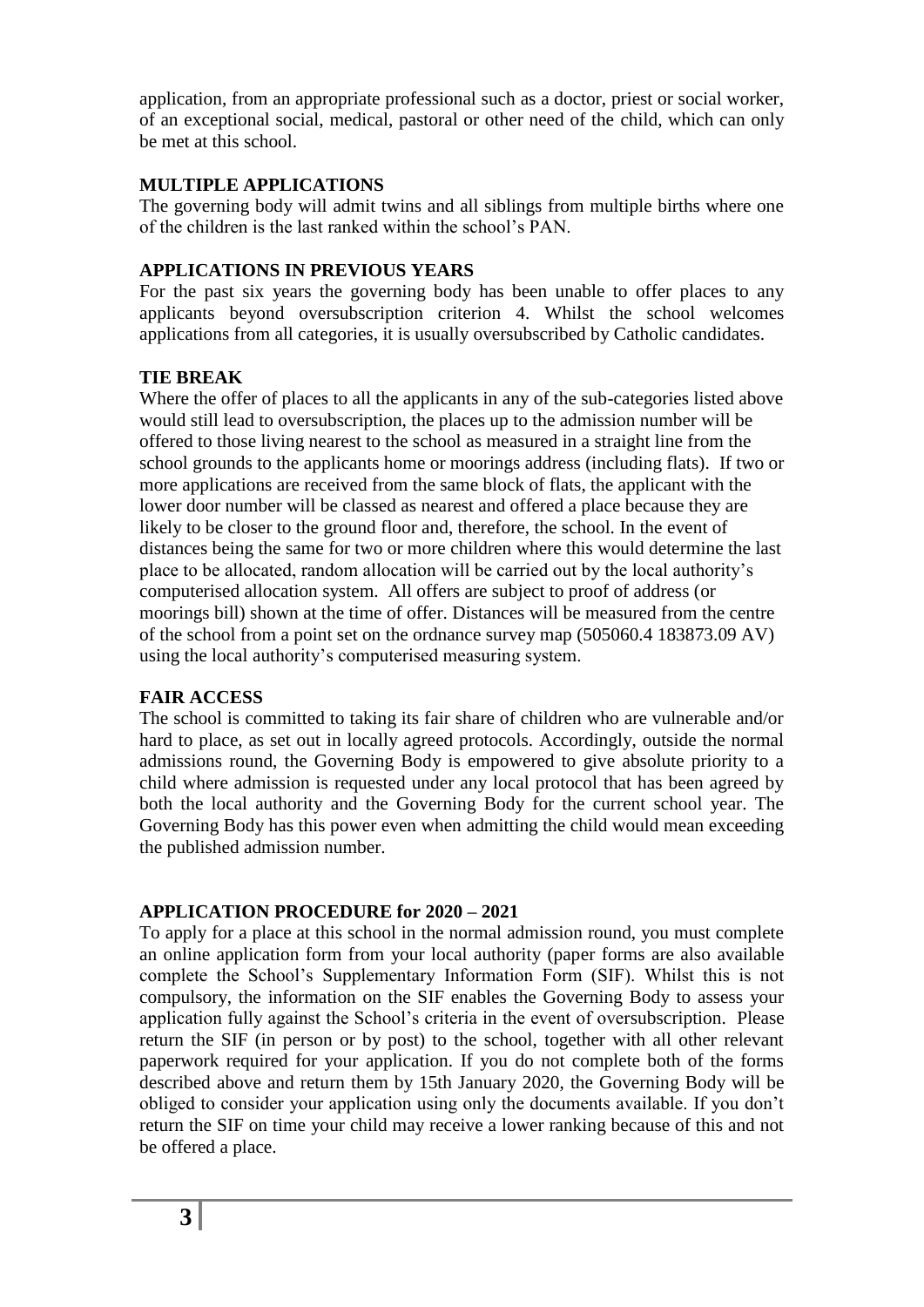## **CHILDREN EDUCATED OUTSIDE THEIR CHRONOLOGICAL AGE GROUP (except summer born children)**

Parents may apply for their child to be educated outside his/her chronological age group i.e. a year behind or a year ahead. Application should be made to the Chair of Governors at the time of application and any supporting evidence should be submitted at the same time. Governors will consider each case on its own merits and permission will only be given in exceptional circumstances.

#### **CERTIFICATE OF CATHOLIC PRACTICE**

Applicants applying under criteria 3 & 4 must submit a Certificate of Catholic Practice (CCP) by the closing date dated within a year of entry to school. This certificate is available from the priest at the parish where the family normally worships or from the diocesan website. It is the parent's duty to ensure that the CCP is submitted to the school in good time. The priest will only sign this form if he knows you and agrees that you are a practising Catholic family. You will need to get a certificate signed for each Catholic school you are applying to which has a 'Certificate of Catholic Practice (CCP)' criterion.

#### **OFFERS**

The local authority will inform you of the outcome of your application on behalf of the Governing Body, on or about Monday  $16<sup>th</sup>$  April 2020. This information will also be available online for those who have submitted an e-application. Parents/carers should accept or decline the place as soon as possible.

#### **LATE APPLICATIONS**

Applications received after the closing date will be dealt with after the initial allocation process has been completed. If the school is oversubscribed it is very unlikely that late applicants will obtain a place.

#### **NURSERY CHILDREN**

Attendance at the nursery **does not** guarantee a place in Reception. Parents of children attending St Mary's Catholic Primary nursery **must** make a fresh application for reception to the local authority in the normal way.

#### **RIGHT OF APPEAL**

If you are unsuccessful (unless your child was offered a place at a school you ranked higher) you will be informed of the reasons, related to the oversubscription criteria listed above and you will have right of appeal to an independent appeal panel. Should you wish to appeal please contact the school as soon as possible for an appeal form on which you must list your reasons for making an appeal. Appeals should be submitted to the school in writing by Friday 22nd May 2020.

#### **WAITING LIST**

In addition to their right of appeal, unsuccessful candidates will be offered the opportunity to be placed on a waiting list. This list will be maintained in order of the oversubscription criteria set out in the policy and not in the order in which applications are received or added to the list. Names will be removed from the list on 31st July 2021, unless applicants request in writing to remain on the list. . **Inclusion in the school's waiting list does not mean that a place will eventually become available.**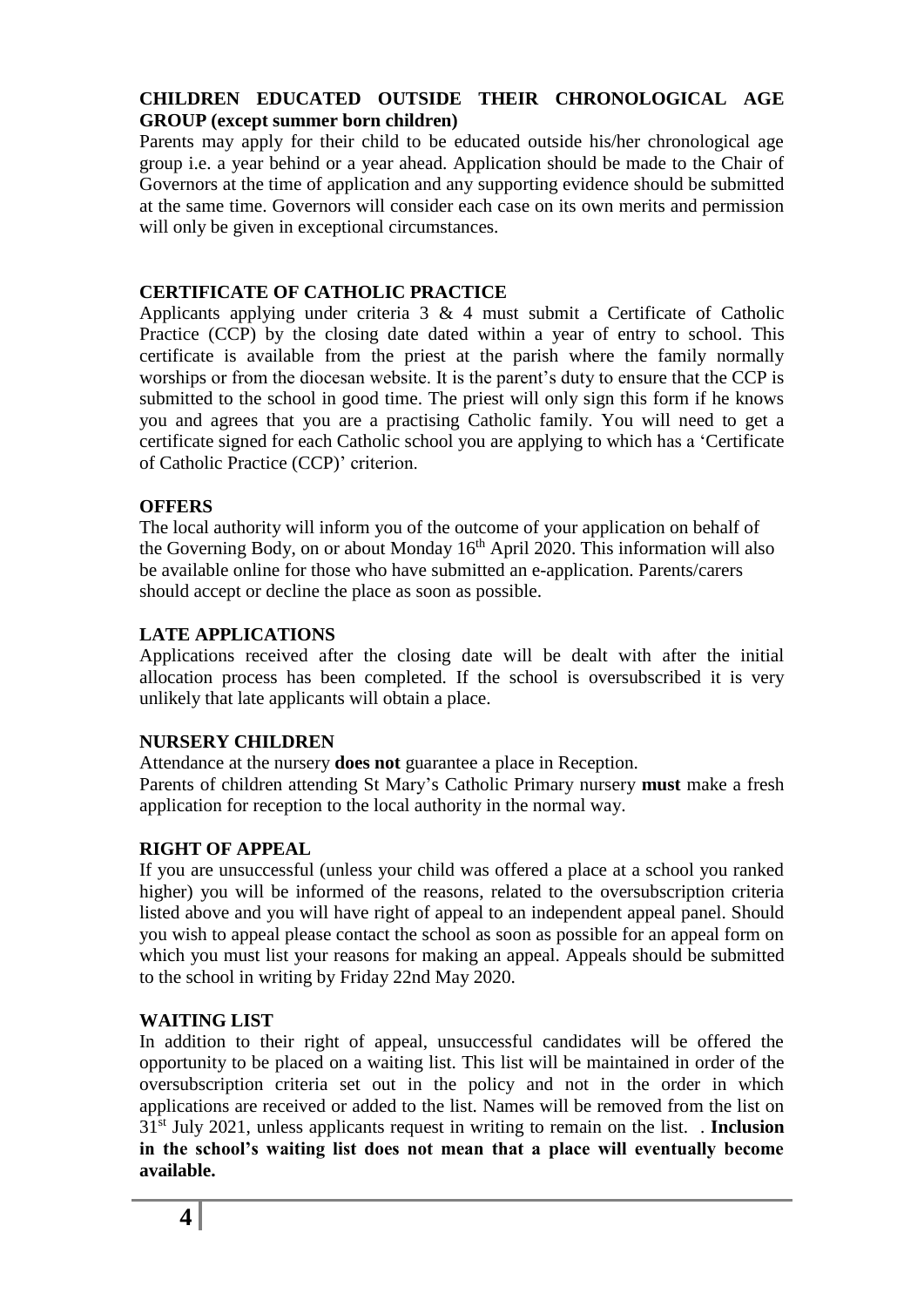#### **PUPILS WITH AN EDUCATION, HEALTH AND CARE PLAN (EHC)**

The admission of pupils with an Education, Health and Care Plan (EHC) is dealt with by a completely separate procedure. (This used to be called a Statement of Special Educational Needs). Details of this separate procedure are set out in the Special Educational Needs Code of Practice. If your child has an EHC plan you must contact your local authority SEN officer. Children with this school named in their EHC Plan will be admitted. The admission of children with an EHC Plan will reduce the number of places available to other children (see notes).

#### **CHANGE OF DETAILS**

If any of the details on either of your forms changes between the date of application and the receipt of the letter of offer or refusal, you **must** inform the School and the local authority immediately. If misleading information is given or allowed to remain on either of your forms, the Governing Body reserves the right to withdraw the place, even if the child has already started at the School.

#### **IN-YEAR ADMISSIONS**

Applications for In-Year admissions are made directly to the school. If a place is available and there is no waiting list the child will be admitted. If there is a waiting list, then applications will be ranked by the Governing Body in accordance with the oversubscription criteria. If a place cannot be offered at this time then you may ask us for the reasons and you will be informed of your right of appeal. You will be offered the opportunity of being placed on a waiting list. This waiting list will be maintained by the Governing Body in the order of the oversubscription criteria and not in the order in which the applications are received. Names are removed from the list at the end of each academic year. When a place becomes available the Governing Body will re-rank the list and make an offer to the person at the top of the list. The local authority will be informed of the offer as soon as it has been accepted.

#### **RECEPTION YEAR DEFERRED ENTRY**

Applicants may defer entry to school up until compulsory school age i.e. the first day of term following the child's fifth birthday. Application is made in the usual way and then the deferral is requested. The place will then be held until the first day of the spring or summer term as applicable. Applicants may also choose for their child to attend part-time until compulsory school age is reached. Entry may not be deferred beyond compulsory school age or beyond the year for which the application has been made. Therefore applicants whose children have birthdays in the summer term may only defer until the 1ST April 2021. Upon receipt of the offer of a place a parent should notify the school as soon as possible if they wish to defer until the spring or summer term.

#### **ADMISSION OF CHILDREN OUTSIDE THEIR NORMAL AGE GROUP**

A request may be made for a child to be admitted outside his/her normal age group e.g. if the child is gifted and talented or has experienced problems such as ill-health. In addition, the parents of a summer born child i.e. a child born between 1<sup>st</sup> April -31st August, may request that the child be admitted out of his/her normal age group, starting reception at 5 years of age. Any such request should be made in writing to Miss A Shevlin, Headteacher, St Mary's Catholic Primary School, Rockingham Close, Uxbridge UB8 2UA. The governing body will make its decision based on the circumstances of each case and in the best interests of the child, taking into account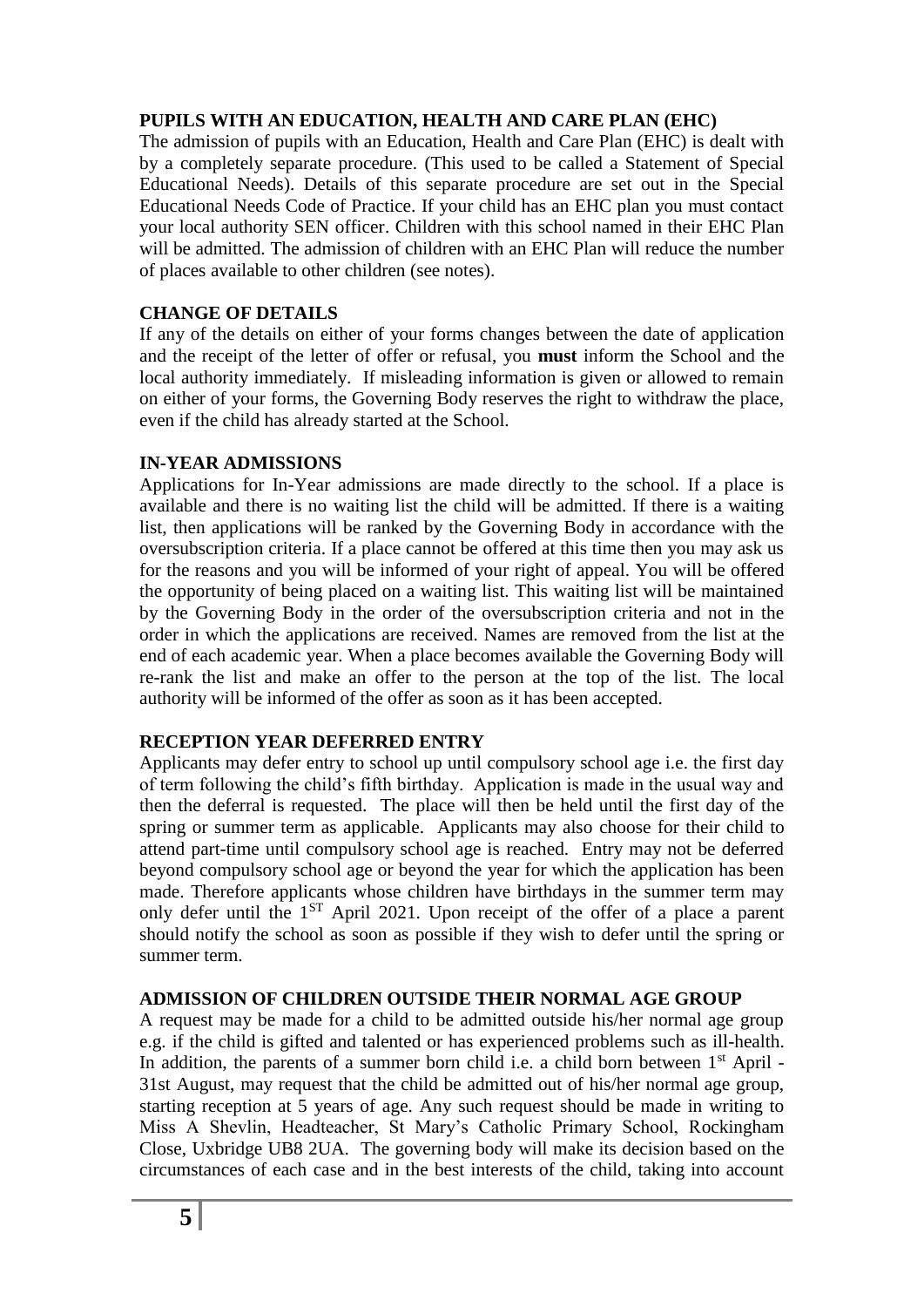school organisation issues and the views of the parents and any professionals involved. Parents must have received the agreement of the governing body before any admission application for delayed entry is made. If permission is received then the parents will make their admission application in the normal way for the year in which they wish their child to start school. No age-related priority will be given. Applications cannot be held over from one academic year to the next. If permission is refused then parents must make their admission application at the normal time.

#### **NOTES (these notes form part of the oversubscription criteria)**

*'An Education, Health and Care Plan' is a plan made by the local authority under S.37 of the Children and Families Act 2014, specifying the educational provision required for a child.*

*'Looked after child' has the same meaning as in S.22(1) of the Children Act 1989, and means any child in the care of a local authority or provided with accommodation by them in the exercise of their social services functions (e.g. children with foster parents at the time of making an application to the school.) A previously 'looked after' child is a child who was looked after, but ceased to be so because he or she was adopted or became subject to a child arrangements order or a special guardianship order.*

*'Adopted'. An adopted child is any child who has been formally adopted, having previously been in care and whose parent/ guardian can give proof of this.*

*'Child Arrangements Order'. A Child Arrangements order is an order under the terms of the Children Act 1989 s.8 settling the arrangements to be made as to the person with whom the child is to live. Children 'looked after' immediately before the order is made qualify in this category.*

*'Special Guardianship Order'. A special guardianship order is an order under the terms of the Children Act 1989 s.14A appointing one or more individuals to be a child's special guardian(s). A child 'looked after' immediately before the order is made qualifies in this category.*

*'Parent' means all natural parents, any person who is not a parent but has parental responsibility for the child or any adult with legal responsibility for the child.*

*'Sibling' 'Brother' or 'Sister' includes:*

*i. All natural brothers and sisters, half-brother and sisters, adopted brothers and sisters, stepbrothers and sisters, foster brothers and sisters, whether or not they are living at the same address, and*

*ii. The child of a parent's partner where that child lives for at least part of the week in the same family unit at the same address as the applicant.*

*'Catholic' means a member of a Church in full communion with the See of Rome. This includes the Eastern Catholic Churches. This will normally be evidenced by a Certificate of Baptism in a Catholic church or a Certificate of Reception into full communion with the Catholic Church. For the purposes of this policy this includes a looked after child in the process of adoption and living with a Catholic family, where a letter from a priest demonstrates that the child would have been baptised were it not for his/her status as a looked after child. For a child to be treated as Catholic, evidence of Catholic baptism or reception in the Catholic Church will be required. Those who have difficulty obtaining written evidence of baptism should contact their parish priest who, after consulting with the diocese*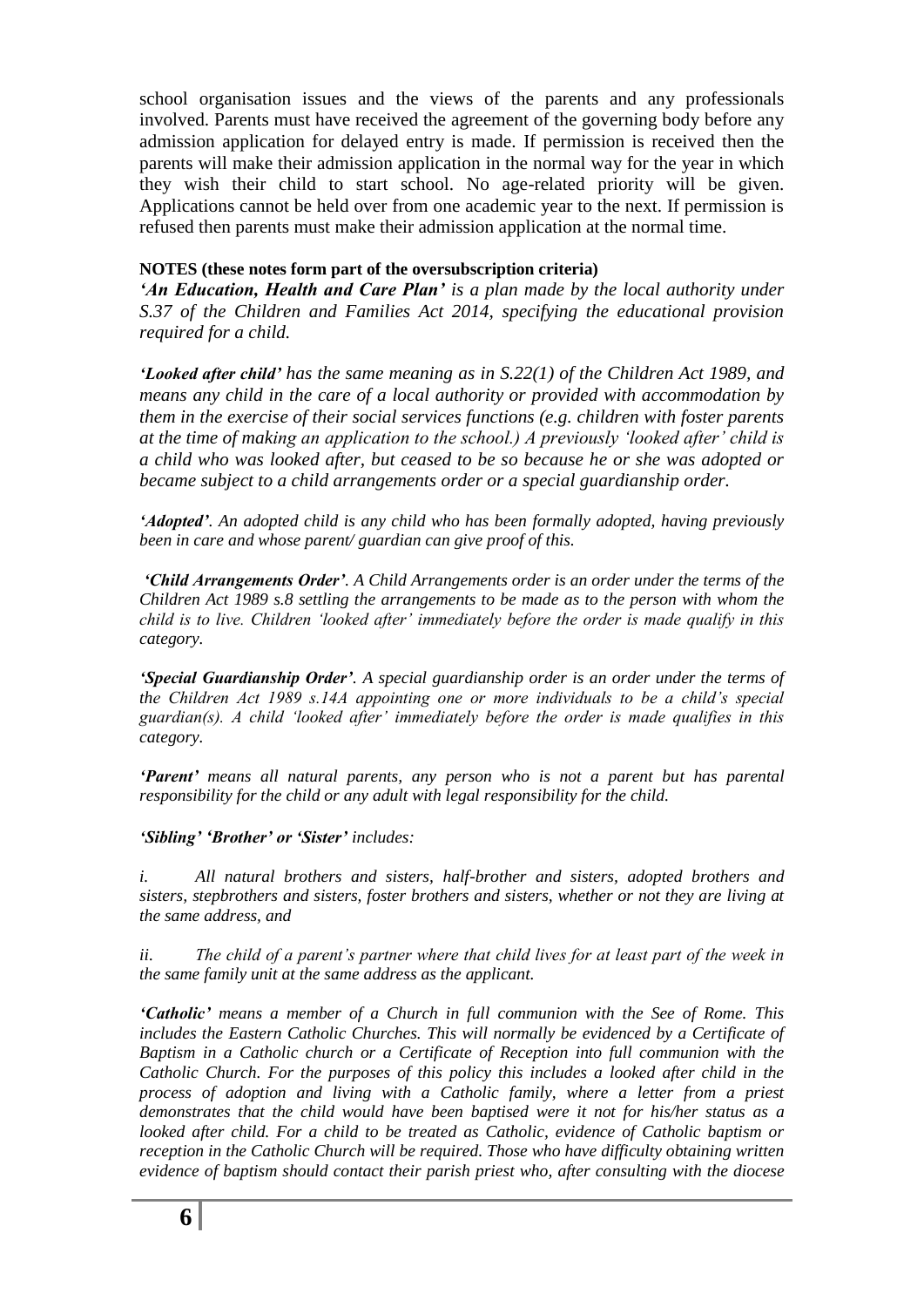*will decide how the question of baptism is to be resolved and how written evidence is to be produced in accordance with the law of the Church.*

*'Certificate of Catholic Practice' means a certificate issued by the family's parish priest (or the priest in charge of the church where the family attends Mass) in the form laid down by the Bishops' Conference of England and Wales. It will be issued if the priest is satisfied that at least one Catholic parent or carer (along with the child, if he or she is over seven years old) have (except when it was impossible to do so) attended Mass on Sundays and holy days of obligation for at least five years (or, in the case of a child, since the age of seven, if shorter). It will also be issued when the practice has been continuous since being received into the Church if that occurred less than five years ago. It is expected that most Certificates will be issued on the basis of attendance. A Certificate may also be issued by the priest when attendance is interrupted by exceptional circumstances which excuse from the obligation to attend on that occasion or occasions. Further details of these circumstances can be found in the guidance issued to priest[s http://rcdow.org.uk/education/governors/admissions/](http://rcdow.org.uk/education/governors/admissions/)*

*'Children of other Christian denominations' means children who belong to other churches and ecclesial communities which, acknowledge God's revelation in Christ, confess the Lord Jesus Christ as God and Saviour according to the Scriptures, and, in obedience to God's will and in the power of the Holy Spirit commit themselves: to seek a deepening of their communion with Christ and with one another in the Church, which is his body; and to fulfil their mission to proclaim the Gospel by common witness and service in the world to the glory of the one God, Father, Son and Holy Spirit. An ecclesial community which on principle has no credal statements in its tradition, is included if it manifests faith in Christ as witnessed to in the Scriptures and is committed to working in the spirit of the above.*

*All members of Churches Together in England and CYTÛN are deemed to be included in the above definition, as are all other churches and ecclesial communities that are in membership of any local Churches Together Group (by whatever title) on the above basis.*

*'Children of other faiths' means children who are members of a religious community that does not fall within the definition of 'other Christian denominations' at 7 above and which falls within the definition of a religion for the purposes of charity law. The Charities Act 2011 defines religion to include:*

- *A religion which involves belief in more than one God, and*
- *A religion which does not involve belief in a God.*

Case law has identified certain characteristics which describe the meaning of religion for the purposes of charity law, which are characterised by a belief in a supreme being and an expression of belief in that supreme being through worship.

*'Resident' – A child is deemed to be resident at a particular address when he/she resides there for more than 50% of the school week.*

*Parish Boundaries – for the purposes of this Policy, parish boundaries are as shown on the attached map and will be applied to the admission arrangements for 2020-2021.*

*'Distance from school' means distance as measured by a straight line, from the front door of the child's residential address (including flats) to the centre of the school from a point set on the ordnance survey map (505060.4 183873.09 AV) using the local authority's computerised measuring system. If distances are identical, the Governing Body will draw lots in the presence of an independent witness.*

*For the purposes of this policy, parish boundaries are shown on the attached map.*